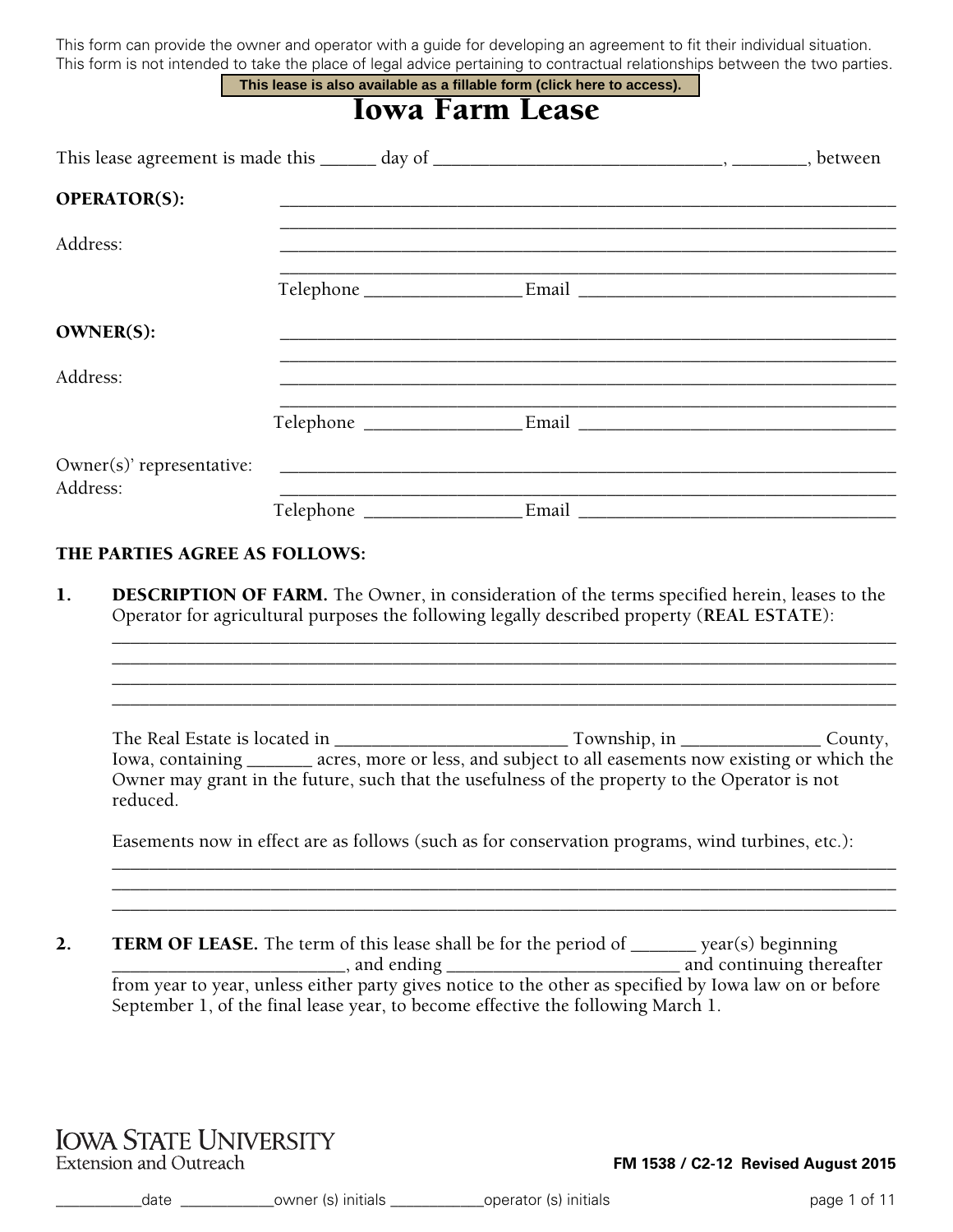3. PURPOSES OF THE LEASE. The Operator shall have the right to use the property for the production of crops and livestock subject to the following limitations:

\_\_\_\_\_\_\_\_\_\_\_\_\_\_\_\_\_\_\_\_\_\_\_\_\_\_\_\_\_\_\_\_\_\_\_\_\_\_\_\_\_\_\_\_\_\_\_\_\_\_\_\_\_\_\_\_\_\_\_\_\_\_\_\_\_\_\_\_\_\_\_\_\_\_\_\_\_\_\_\_\_\_\_\_ The following housing, buildings and storage structures located on the Real Estate may be used by the Operator for the following purposes:

\_\_\_\_\_\_\_\_\_\_\_\_\_\_\_\_\_\_\_\_\_\_\_\_\_\_\_\_\_\_\_\_\_\_\_\_\_\_\_\_\_\_\_\_\_\_\_\_\_\_\_\_\_\_\_\_\_\_\_\_\_\_\_\_\_\_\_\_\_\_\_\_\_\_\_\_\_\_\_\_\_\_\_\_ \_\_\_\_\_\_\_\_\_\_\_\_\_\_\_\_\_\_\_\_\_\_\_\_\_\_\_\_\_\_\_\_\_\_\_\_\_\_\_\_\_\_\_\_\_\_\_\_\_\_\_\_\_\_\_\_\_\_\_\_\_\_\_\_\_\_\_\_\_\_\_\_\_\_\_\_\_\_\_\_\_\_\_\_

 $\overline{\phantom{a}}$ \_\_\_\_\_\_\_\_\_\_\_\_\_\_\_\_\_\_\_\_\_\_\_\_\_\_\_\_\_\_\_\_\_\_\_\_\_\_\_\_ \_\_\_\_\_\_\_\_\_\_\_\_\_\_\_\_\_\_\_\_\_\_\_\_\_\_\_\_\_\_\_\_\_\_\_\_\_\_\_\_\_ \_\_\_\_\_\_\_\_\_\_\_\_\_\_\_\_\_\_\_\_\_\_\_\_\_\_\_\_\_\_\_\_\_\_\_\_\_\_\_\_ \_\_\_\_\_\_\_\_\_\_\_\_\_\_\_\_\_\_\_\_\_\_\_\_\_\_\_\_\_\_\_\_\_\_\_\_\_\_\_\_\_ Building or Structure Purpose

In the event of damage or destruction of buildings or structures listed above the Owner will have the option to replace them or provide their functional equivalent to the Operator for the purposes described above within a reasonable period of time, or make adjustment to the terms of this lease in lieu of replacement.

4. **CASH RENT (optional).** The Operator agrees to pay the Owner cash rent for the use of part or all of the Real Estate as follows:

| Description                                                                                           |                                               |                                         | Amount                       |
|-------------------------------------------------------------------------------------------------------|-----------------------------------------------|-----------------------------------------|------------------------------|
| Cropland                                                                                              |                                               |                                         |                              |
| Cropland                                                                                              |                                               |                                         | $\arccos \omega$ \$ /acre \$ |
| Established hayland                                                                                   | $\arccos \omega$ \$ $\arccos \omega$ /acre \$ |                                         |                              |
| Pasture                                                                                               |                                               | $\arccos \omega$ \$ $\sqrt{2}$ /acre \$ |                              |
| Pasture, per animal unit month (AUM) $\qquad \textcircled{ } \textcircled{s}$ /AUM (to be determined) |                                               |                                         |                              |
| Buildings and storage structures, housing                                                             |                                               |                                         | $\frac{1}{2}$                |
| Total annual rent                                                                                     |                                               |                                         |                              |

The cash rent shall be due and payable as follows:

| Due Date Amount | Due Date Amount |
|-----------------|-----------------|
|                 |                 |
|                 |                 |
|                 |                 |

In the event the cash rent is not paid in full by the due date(s), the Operator agrees to pay interest on the amount of unpaid rent at the rate of \_\_\_\_\_\_\_ % annual percentage rate (APR) from the due date until paid.

\_\_\_\_\_\_\_\_\_\_\_\_\_\_\_\_\_\_\_\_\_\_\_\_\_\_\_\_\_\_\_\_\_\_\_\_\_\_\_\_\_\_\_\_\_\_\_\_\_\_\_\_\_\_\_\_\_\_\_\_\_\_\_\_\_\_\_\_\_\_\_\_\_\_\_\_\_\_\_\_\_\_\_\_

All cash rent is to be mailed or delivered to the Owner at: \_\_\_\_\_\_\_\_\_\_\_\_\_\_\_\_\_\_\_\_\_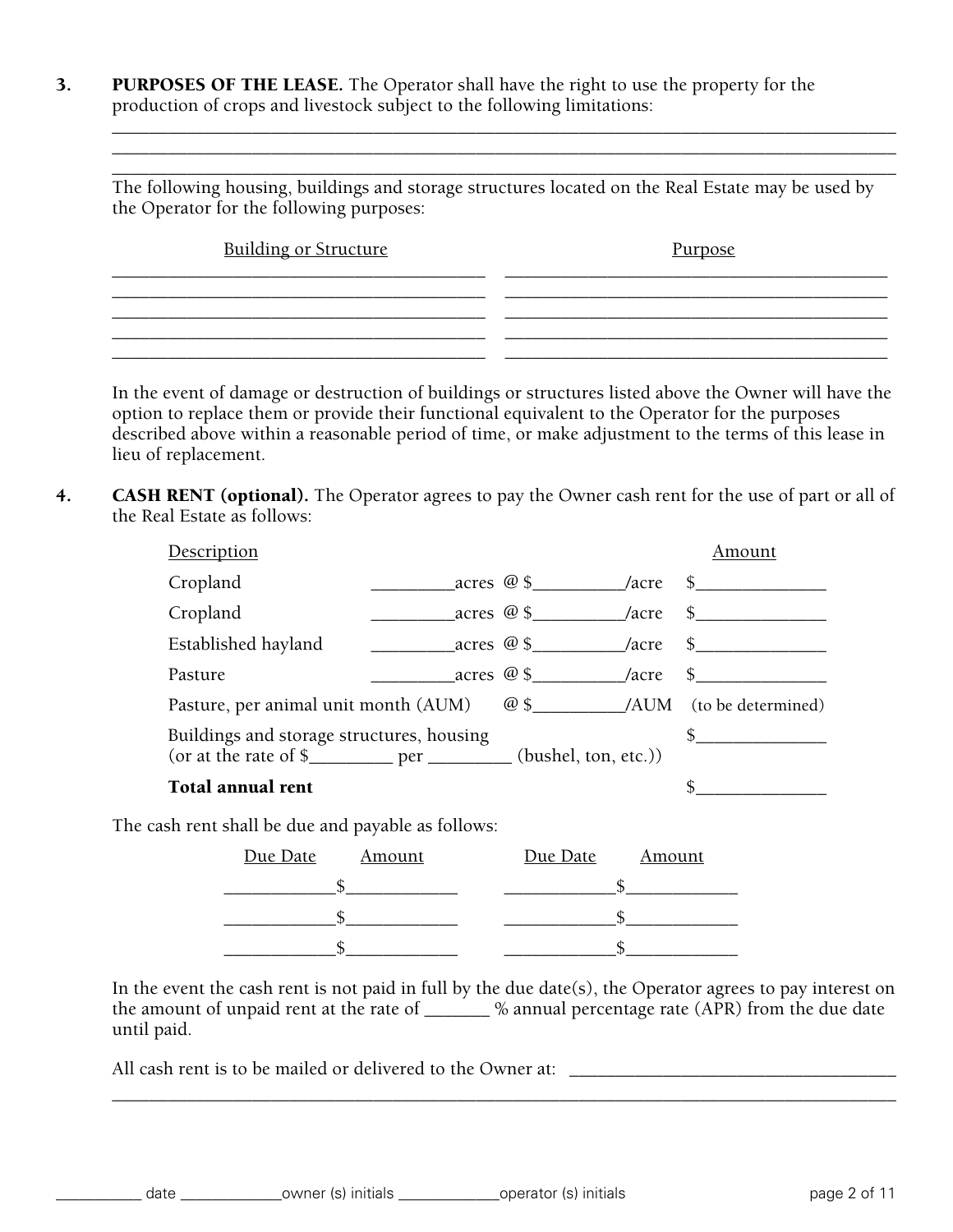5. FLEXIBLE CASH RENT (optional). The amount of cash rent per acre to be paid by the Operator to the Owner for the portion of the Real Estate designated as Cropland shall be determined as follows (check one and fill in the blanks where needed):

|                                                                                                                                                                                                   | (a) Percent of Gross Revenue: |                                                         | Actual gross revenue x ______ % (corn) or _____ % (soybeans) or _____ % (other crop)<br>Gross revenue will equal actual yield x actual price, plus other payments as described below.                                                                                                                            |  |
|---------------------------------------------------------------------------------------------------------------------------------------------------------------------------------------------------|-------------------------------|---------------------------------------------------------|------------------------------------------------------------------------------------------------------------------------------------------------------------------------------------------------------------------------------------------------------------------------------------------------------------------|--|
| (b) Base Rent plus Bonus                                                                                                                                                                          |                               | (c) Other Method (describe below or attach an addendum) | Corn: Base rent $\frac{1}{2}$ + (actual gross revenue – base revenue $\frac{1}{2}$ x ______ %<br>Soybeans: Base rent \$_______ + (actual gross revenue – base revenue \$______) x _____%<br>Other crop: Base rent \$_______ + (actual gross revenue – base revenue \$_______) x _____%                           |  |
| The minimum rent per acre shall be \$ ________ (optional)<br>The maximum rent per acre shall be \$ ________ (optional)<br>The <b>actual yield</b> (if applicable) shall be determined as follows: |                               |                                                         |                                                                                                                                                                                                                                                                                                                  |  |
| The <b>actual price</b> (if applicable) shall be determined as follows:                                                                                                                           |                               |                                                         |                                                                                                                                                                                                                                                                                                                  |  |
| following manner:                                                                                                                                                                                 |                               |                                                         | The value of any payments received as the result of participation in <b>programs of the United States</b><br>Department of Agriculture or that accrue to the Operator of the Cropland for the crop year for<br>which the variable cash rent applies shall be included in the calculation of the cash rent in the |  |

The value of any payments received as the result of crop insurance policies that accrue to the Operator of the Cropland for the crop year for which the variable cash rent applies shall be included in the calculation of the cash rent in the following manner:

\_\_\_\_\_\_\_\_\_\_\_\_\_\_\_\_\_\_\_\_\_\_\_\_\_\_\_\_\_\_\_\_\_\_\_\_\_\_\_\_\_\_\_\_\_\_\_\_\_\_\_\_\_\_\_\_\_\_\_\_\_\_\_\_\_\_\_\_\_\_\_\_\_\_\_\_\_\_\_\_\_\_\_\_ \_\_\_\_\_\_\_\_\_\_\_\_\_\_\_\_\_\_\_\_\_\_\_\_\_\_\_\_\_\_\_\_\_\_\_\_\_\_\_\_\_\_\_\_\_\_\_\_\_\_\_\_\_\_\_\_\_\_\_\_\_\_\_\_\_\_\_\_\_\_\_\_\_\_\_\_\_\_\_\_\_\_\_\_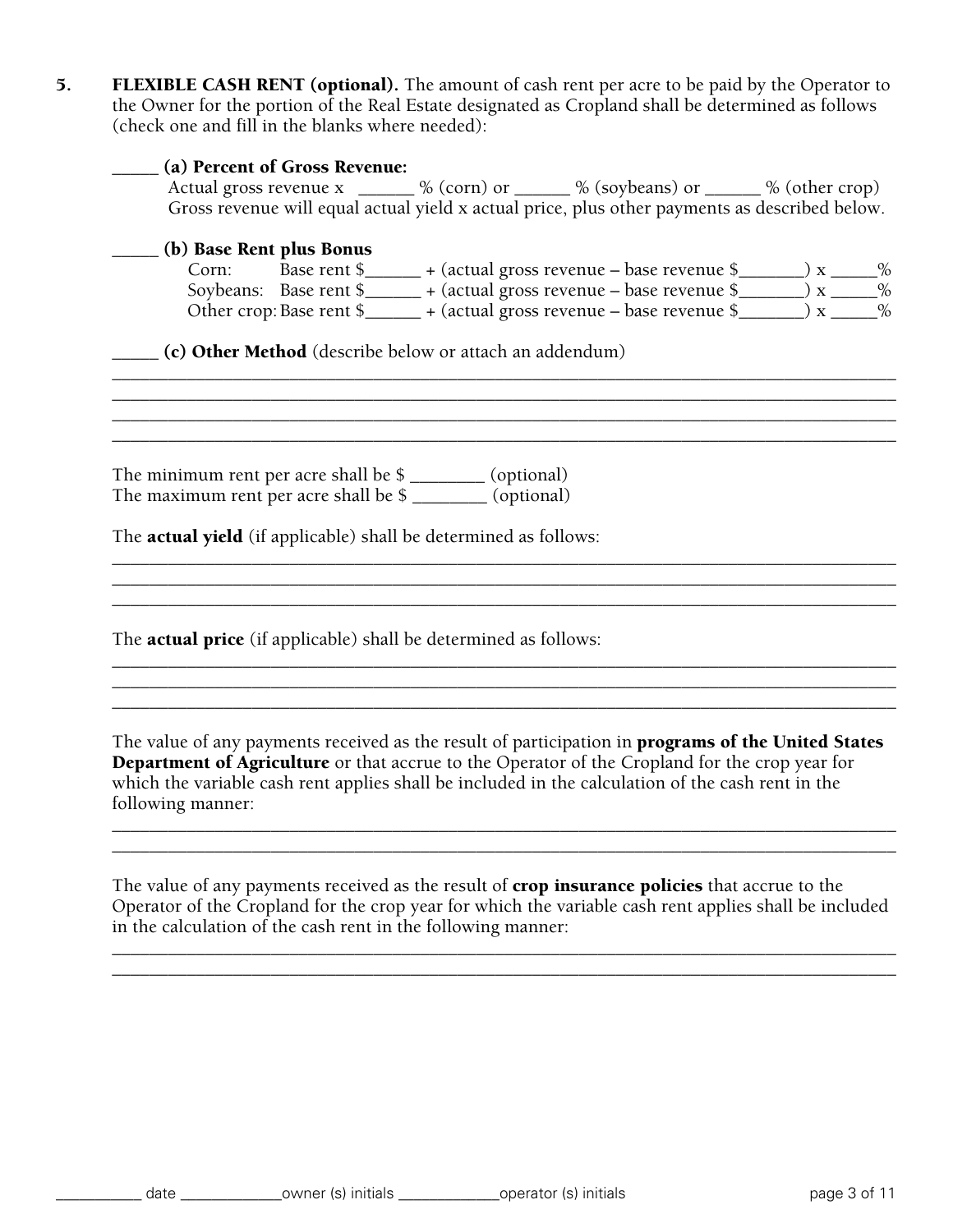# 6. CROP-SHARE RENT (optional).

a. In the event that this lease shall be in part or in total a crop-share lease, the Owner agrees to pay the following shares of crop expenses and the Operator agrees to give to the Owner as rental the following shares of crop, as shown in the following schedule:

|                          |      |          | Owner's Share of Expenses--% |      |      |      |
|--------------------------|------|----------|------------------------------|------|------|------|
| Expense                  | Corn | Soybeans | Oats                         | Hay  |      |      |
| Seed                     | $\%$ | $\%$     | $\%$                         | $\%$ | $\%$ | $\%$ |
| Commercial fertilizers   | $\%$ | $\%$     | $\%$                         | $\%$ | $\%$ | $\%$ |
| Herbicides               | $\%$ | $\%$     | $\%$                         | $\%$ | $\%$ | $\%$ |
| Insecticides, fungicides | $\%$ | $\%$     | $\%$                         | $\%$ | $\%$ | $\%$ |
| Custom applications      | $\%$ | $\%$     | $\%$                         | $\%$ | $\%$ | $\%$ |
| Drying fuel or charges   | $\%$ | $\%$     | $\%$                         | $\%$ | $\%$ | $\%$ |
| Hauling                  | $\%$ | $\%$     | $\%$                         | $\%$ | $\%$ | $\%$ |
| Lime                     | $\%$ | $\%$     | $\%$                         | $\%$ | $\%$ | $\%$ |
|                          |      |          |                              |      |      |      |
| Owner's Share of Crops   | $\%$ | $\%$     | $\%$                         | $\%$ | $\%$ | $\%$ |

b. All other expenses related to the production of crops shall be paid for by the Operator, with the exception of:

\_\_\_\_\_\_\_\_\_\_\_\_\_\_\_\_\_\_\_\_\_\_\_\_\_\_\_\_\_\_\_\_\_\_\_\_\_\_\_\_\_\_\_\_\_\_\_\_\_\_\_\_\_\_\_\_\_\_\_\_\_\_\_\_\_\_\_\_\_\_\_\_\_\_\_\_\_\_

c. Payments received from enrolling the Real Estate described in this lease in any programs offered by the U.S. Department of Agriculture or other federal, state, or county government programs shall be divided as follows:

| <u>Program</u> | % to Owner | $\frac{\%}{\%}$ to Operator |
|----------------|------------|-----------------------------|
| ARC and/or PLC |            |                             |
|                |            |                             |
|                |            |                             |

d. The Owner reserves storage facilities proportionate to his or her share of the crop as indicated in the schedule above unless otherwise provided (state exceptions, if any):

\_\_\_\_\_\_\_\_\_\_\_\_\_\_\_\_\_\_\_\_\_\_\_\_\_\_\_\_\_\_\_\_\_\_\_\_\_\_\_\_\_\_\_\_\_\_\_\_\_\_\_\_\_\_\_\_\_\_\_\_\_\_\_\_\_\_\_\_\_\_\_\_\_\_\_\_\_\_ The Operator agrees to store as much of the Owner's share of the crops as possible in this storage space.

e. The Operator further agrees to deliver the Owner's share of the grain at a time and place specified by the Owner. The Owner shall compensate the Operator for delivering the Owner's share of the grain as follows: \_\_\_\_\_\_\_\_\_\_\_\_\_\_\_\_\_\_\_\_\_\_\_\_\_\_\_\_\_\_\_\_\_\_\_\_\_\_\_\_\_\_\_\_\_\_\_\_\_\_\_\_\_

\_\_\_\_\_\_\_\_\_\_\_\_\_\_\_\_\_\_\_\_\_\_\_\_\_\_\_\_\_\_\_\_\_\_\_\_\_\_\_\_\_\_\_\_\_\_\_\_\_\_\_\_\_\_\_\_\_\_\_\_\_\_\_\_\_\_\_\_\_\_\_\_\_\_\_\_\_\_ \_\_\_\_\_\_\_\_\_\_\_\_\_\_\_\_\_\_\_\_\_\_\_\_\_\_\_\_\_\_\_\_\_\_\_\_\_\_\_\_\_\_\_\_\_\_\_\_\_\_\_\_\_\_\_\_\_\_\_\_\_\_\_\_\_\_\_\_\_\_\_\_\_\_\_\_\_\_

\_\_\_\_\_\_\_\_\_\_\_\_\_\_\_\_\_\_\_\_\_\_\_\_\_\_\_\_\_\_\_\_\_\_\_\_\_\_\_\_\_\_\_\_\_\_\_\_\_\_\_\_\_\_\_\_\_\_\_\_\_\_\_\_\_\_\_\_\_\_\_\_\_\_\_\_\_\_ \_\_\_\_\_\_\_\_\_\_\_\_\_\_\_\_\_\_\_\_\_\_\_\_\_\_\_\_\_\_\_\_\_\_\_\_\_\_\_\_\_\_\_\_\_\_\_\_\_\_\_\_\_\_\_\_\_\_\_\_\_\_\_\_\_\_\_\_\_\_\_\_\_\_\_\_\_\_

f. Other crop-share lease provisions: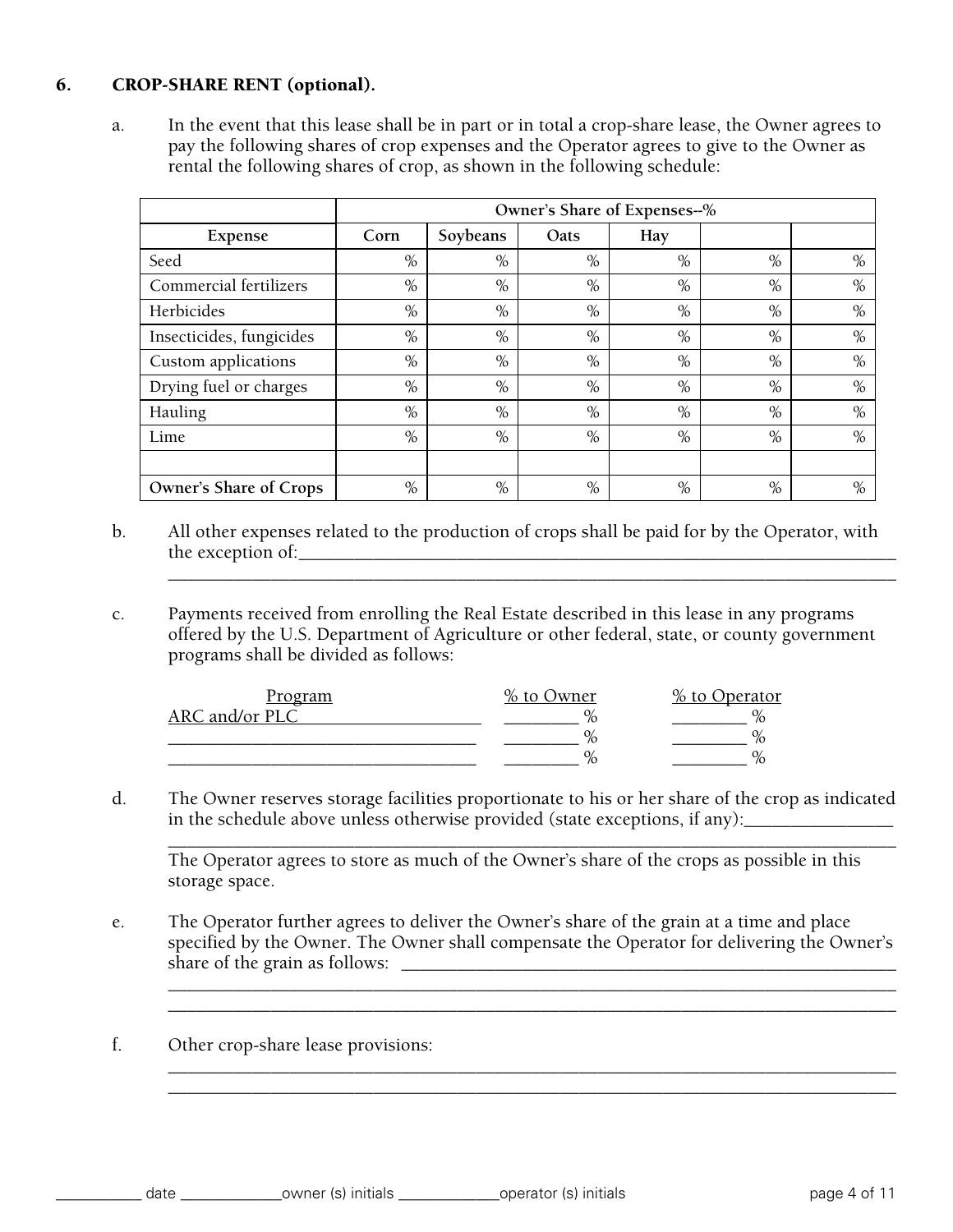### 7. OPERATOR DUTIES AND CONDITIONS. Operator agrees to:

- a. Prepare the land and plant such crops as agreed on in a timely fashion, as weather conditions permit.
- b. Manage carefully all growing crops and to harvest all crops in a timely fashion as weather permits. In the event Operator fails to do so, Owner reserves the right, personally or through designated agents, to enter upon the Real Estate and properly care for and harvest all growing crops, charging the cost of the care and harvest to the Operator. In the case of termination of this agreement, the Operator shall not perform any fall tillage nor incur any other expense for the Owner for the following year's crop without prior written consent of the Owner. No hayland is to be mowed or grazed after the summary without prior consent of the Owner.
- c. Farm the land in an efficient and steward-like manner. Land planted to corn, soybeans or other row crops shall not exceed \_\_\_\_\_\_\_ acres each year, unless by mutual agreement.
- d. Not assume any right to take any part of the harvested crop's aboveground plant (including burning or removing any crop residues from the property) except as stated herein:

\_\_\_\_\_\_\_\_\_\_\_\_\_\_\_\_\_\_\_\_\_\_\_\_\_\_\_\_\_\_\_\_\_\_\_\_\_\_\_\_\_\_\_\_\_\_\_\_\_\_\_\_\_\_\_\_\_\_\_\_\_\_\_\_\_\_\_\_\_\_\_\_\_\_\_\_\_

- e. Furnish to the Owner by December 15 an annual report including 1) a summary of fertilizer, lime, and pesticide application records and 2) production or yield information about harvested crops each year, such as may be required for participation in Farm Service Agency programs or for setting crop insurance actual production history yields, and to use measurement methods acceptable for these purposes.
- f. Do what is reasonably necessary to control soil erosion including, but not limited to, providing labor and normal farm equipment for the maintenance of existing watercourses, waterways, ditches, drainage areas, terraces and tile drains, and abstaining from any practice which will cause damage to the Real Estate. The Operator's responsibility does not include major reconstruction of such improvements made necessary by normal wear and tear or other natural causes.
- g. Investigate broken and inoperative tile lines and report them to the Owner. Labor for minor repairs to broken tile, tile inlets, and tile outlets shall be the responsibility of the \_\_\_\_\_\_\_\_\_\_\_\_\_ and the cost of materials for their repair shall be paid by the \_\_\_\_\_\_\_\_\_\_\_\_\_.
- h. Use reasonable efforts to control weeds in fields, fence rows, road ditches, building lots, and all other areas of the farm, utilizing one or more of the following control methods:  $\Box$ , but excluding  $\Box$ and mow road ditches only during periods permitted by Iowa law.
- i. Protect all desirable vegetation, such as grass field borders, grassed waterways, wildlife cover, shrubs and trees. Refrain from the following practices as they relate to the disturbance of permanent vegetation:

\_\_\_\_\_\_\_\_\_\_\_\_\_\_\_\_\_\_\_\_\_\_\_\_\_\_\_\_\_\_\_\_\_\_\_\_\_\_\_\_\_\_\_\_\_\_\_\_\_\_\_\_\_\_\_\_\_\_\_\_\_\_\_\_\_\_\_\_\_\_\_\_\_\_\_\_\_ \_\_\_\_\_\_\_\_\_\_\_\_\_\_\_\_\_\_\_\_\_\_\_\_\_\_\_\_\_\_\_\_\_\_\_\_\_\_\_\_\_\_\_\_\_\_\_\_\_\_\_\_\_\_\_\_\_\_\_\_\_\_\_\_\_\_\_\_\_\_\_\_\_\_\_\_\_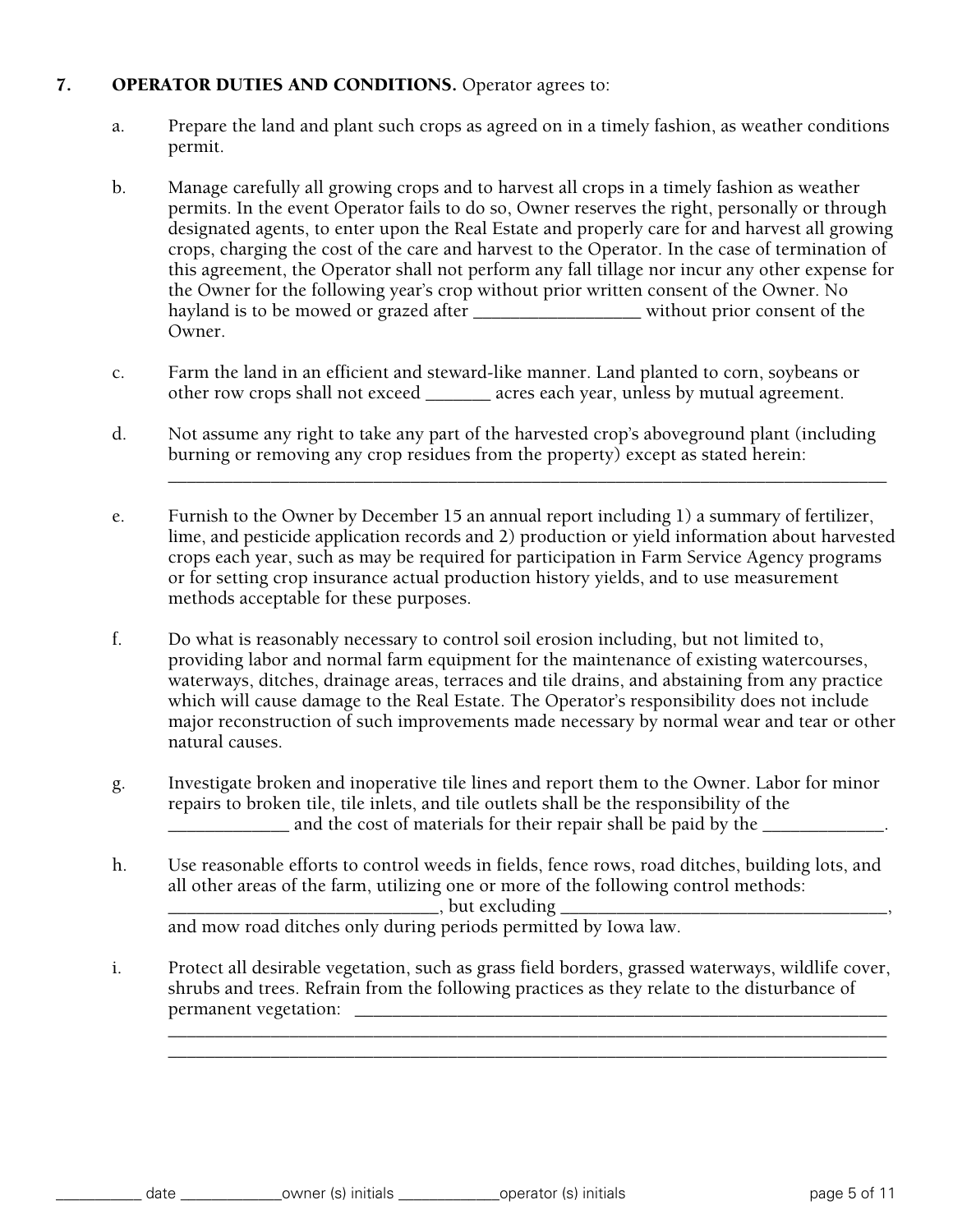j. Follow a mutually acceptable tillage program for each of the crops planted. Such plan shall meet soil conservation and surface residue requirements as prescribed by the Natural Resources and Conservation Service (NRCS) conservation plan and include the following additional crop management practices: \_\_\_\_\_\_\_\_\_\_\_\_\_\_\_\_\_\_\_\_\_\_\_\_\_\_\_\_\_\_\_\_\_\_\_\_\_\_\_\_\_\_\_\_\_

\_\_\_\_\_\_\_\_\_\_\_\_\_\_\_\_\_\_\_\_\_\_\_\_\_\_\_\_\_\_\_\_\_\_\_\_\_\_\_\_\_\_\_\_\_\_\_\_\_\_\_\_\_\_\_\_\_\_\_\_\_\_\_\_\_\_\_\_\_\_\_\_\_\_\_\_\_\_

- k. At least every 4 years, conduct soil tests and provide copies of all soil test results to the Owner as follows:
- l. Provide labor at no charge to repair preexisting buildings and fences damaged by normal wear and tear when materials are furnished by Owner. Operator will provide labor and will furnish all materials to repair preexisting buildings damaged by Operator's livestock or through Operator's negligence. Owner shall provide all necessary materials and skilled labor for major rehabilitation, repairs, or replacement as deemed necessary by the Owner. Exceptions to this are:
- m. Refrain from allowing livestock to pasture new seeding in the year seeded without permission of the Owner.

\_\_\_\_\_\_\_\_\_\_\_\_\_\_\_\_\_\_\_\_\_\_\_\_\_\_\_\_\_\_\_\_\_\_\_\_\_\_\_\_\_\_\_\_\_\_\_\_\_\_\_\_\_\_\_\_\_\_\_\_\_\_\_\_\_\_\_\_\_\_\_\_\_\_\_\_\_\_ \_\_\_\_\_\_\_\_\_\_\_\_\_\_\_\_\_\_\_\_\_\_\_\_\_\_\_\_\_\_\_\_\_\_\_\_\_\_\_\_\_\_\_\_\_\_\_\_\_\_\_\_\_\_\_\_\_\_\_\_\_\_\_\_\_\_\_\_\_\_\_\_\_\_\_\_\_\_

- n. Comply with all local, state, and federal laws and regulations governing all activities related to the application of pesticides, livestock manure and commercial fertilizers, and the cultivation of crops. Follow label directions in the handling and application of all chemicals used on the Real Estate, and follow all applicator's licensing requirements. Comply with local, state, and federal laws and regulations pertaining to groundwater contamination, manure disposal, and hazardous waste storage or disposal.
- o. Not allow any recreational use, including hunting, of the Real Estate without written consent of the Owner. The Operator shall have the right to use the Real Estate for the following recreational purposes:

# 8. EXPENSES.

- a. Except as specified in Section 6 of this lease, all materials and services related to the production of agricultural products shall be acquired and paid for by the Operator.
- b. If the amount Operator spends on lime exceeds \$\_\_\_\_\_\_\_\_ per year this expense shall be prorated on a \_\_\_\_\_\_\_\_\_ year basis. The Operator shall be reimbursed proportionately for the unused portion of lime if the lease is terminated earlier than the end of this period, at the rate shown in Section 9 of this lease.
- c. If the amount Operator spends on seed for perennial crops exceeds \$\_\_\_\_\_\_\_\_ per year this expense shall be prorated on a \_\_\_\_\_\_\_\_\_ year basis. The Operator shall be reimbursed proportionately for the unused value of seed if the lease is terminated before the end of this period, at the rate shown in the Section 9 of this lease.
- d. No expense shall be incurred for or on account of the Owner without first obtaining written permission from the Owner. The Operator agrees to take no actions that might cause a mechanic's or other lien to be imposed upon the Real Estate and agrees to indemnify the Owner if actions are taken by the Operator that result in such a lien being imposed.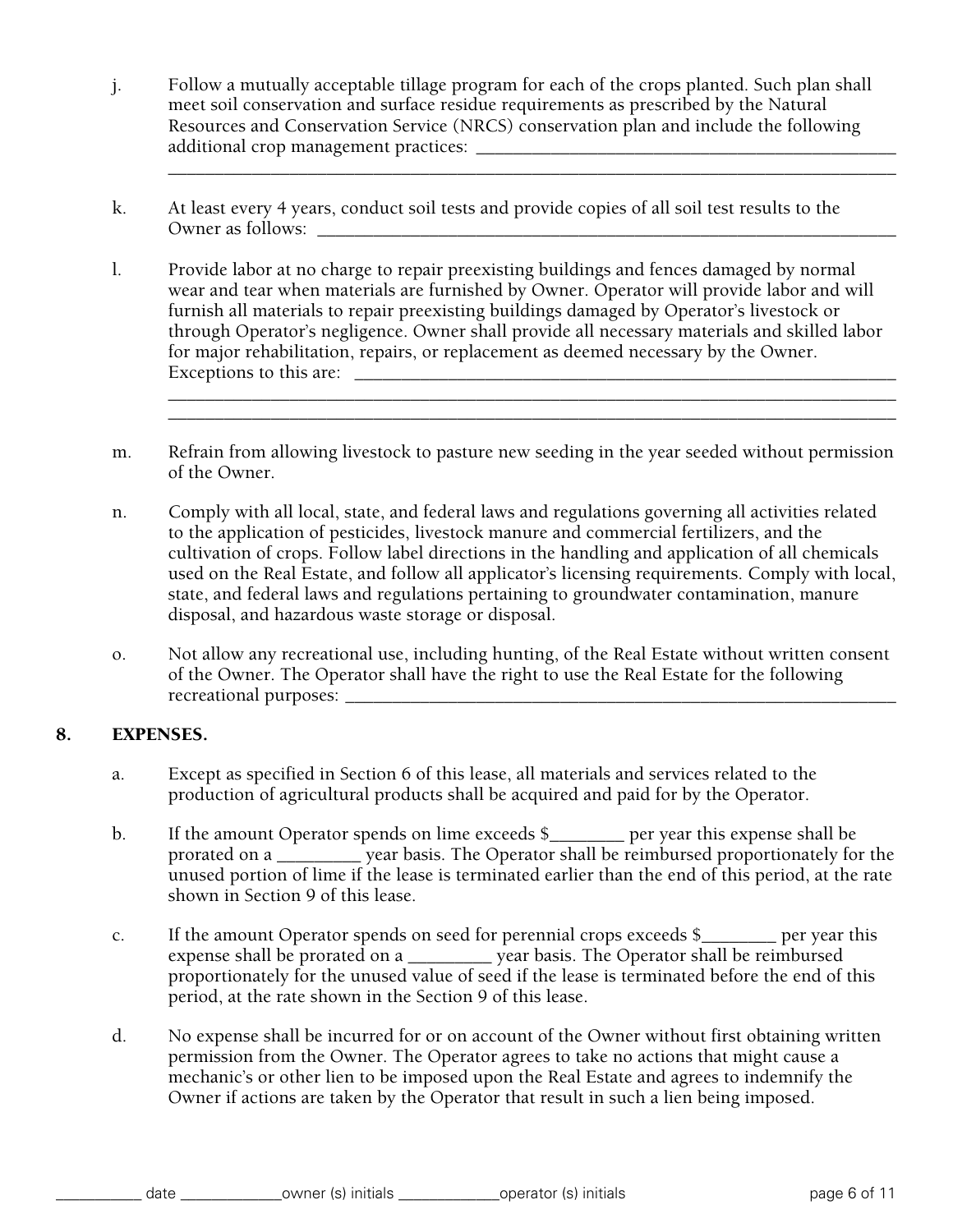9. COMPENSATION FOR IMPROVEMENTS. The Operator may make improvements to buildings, fences, or water systems and other items at the Operator's own expense and consistent with the terms of the lease, provided consent of the Owner has been given and provided these improvements shall not be removed when the Operator leaves the farm. The Operator shall receive compensation from the Owner for the undepreciated value of these improvements (if any) upon termination of the lease, provided the initial value, depreciation starting date, and annual rate of depreciation have been agreed upon and entered in the schedule below or attached to this lease. Examples of improvements include but are not limited to buildings, fences, tile lines, agricultural lime applications, terraces, and forage seedings.

| Type of Improvement | Depreciation<br><b>Starting Date</b> | Value of Operator's<br><b>Initial Contribution</b> | Annual Rate<br>of Depreciation |
|---------------------|--------------------------------------|----------------------------------------------------|--------------------------------|
|                     |                                      |                                                    | $\%$                           |
|                     |                                      |                                                    | $\%$                           |
|                     |                                      |                                                    | $\%$                           |
|                     |                                      |                                                    | $\%$                           |

Note: A larger form for this purpose is available from AgDM C2-07, *Lease Supplement for Investing in Improvements on a Rented Farm*. A form for recording investment in conservation practices is also available, AgDM C2-08, *Lease Supplement for Obtaining Conservation Practices and Controlling Soil Loss*.

- 10. **REAL ESTATE AND PERSONAL PROPERTY TAXES.** The Owner agrees to pay all taxes, assessments, or other public charges levied or assessed by lawful authority against the Real Estate. The Operator agrees to pay all personal property taxes, assessments, or other public charges levied or assessed by lawful authority against the Operator's personal property on the premises, during the term of the lease.
- 11. **PARTICIPATION IN GOVERNMENT PROGRAMS.** The participation in any offered program of the United States Department of Agriculture or other federal, state, or county government agencies for crop production control, soil and water conservation, disaster assistance, price or revenue support, or other purposes will be discussed and decided on an annual basis or when the original contract expires. The course of action agreed upon shall be placed in writing and signed by both parties. A copy of the course of action so agreed upon shall be made available to each party.

The Operator agrees to preserve the cropland acreage bases allowed under USDA program provisions and shall not combine this parcel with another farm unit for governmental program purposes without written permission from the Owner.

| <b>FSA Unit Number</b> | Corn (acres) | Soybeans(acres) | Other(acres) |
|------------------------|--------------|-----------------|--------------|
|                        |              |                 |              |
|                        |              |                 |              |
|                        |              |                 |              |
|                        |              |                 |              |
|                        |              |                 |              |

The Real Estate contains the following **base acres** according to county FSA records:

12. COMPENSATION FOR CROP EXPENSES. The Owner shall reimburse the Operator at the termination of this lease for fieldwork done and for other costs incurred for future crops to be harvested after the lease is terminated if authorized by the Owner as provided in Section 7b. Unless otherwise agreed, the actual costs for crop inputs applied and current custom rates for field operations performed will be used as a basis of settlement.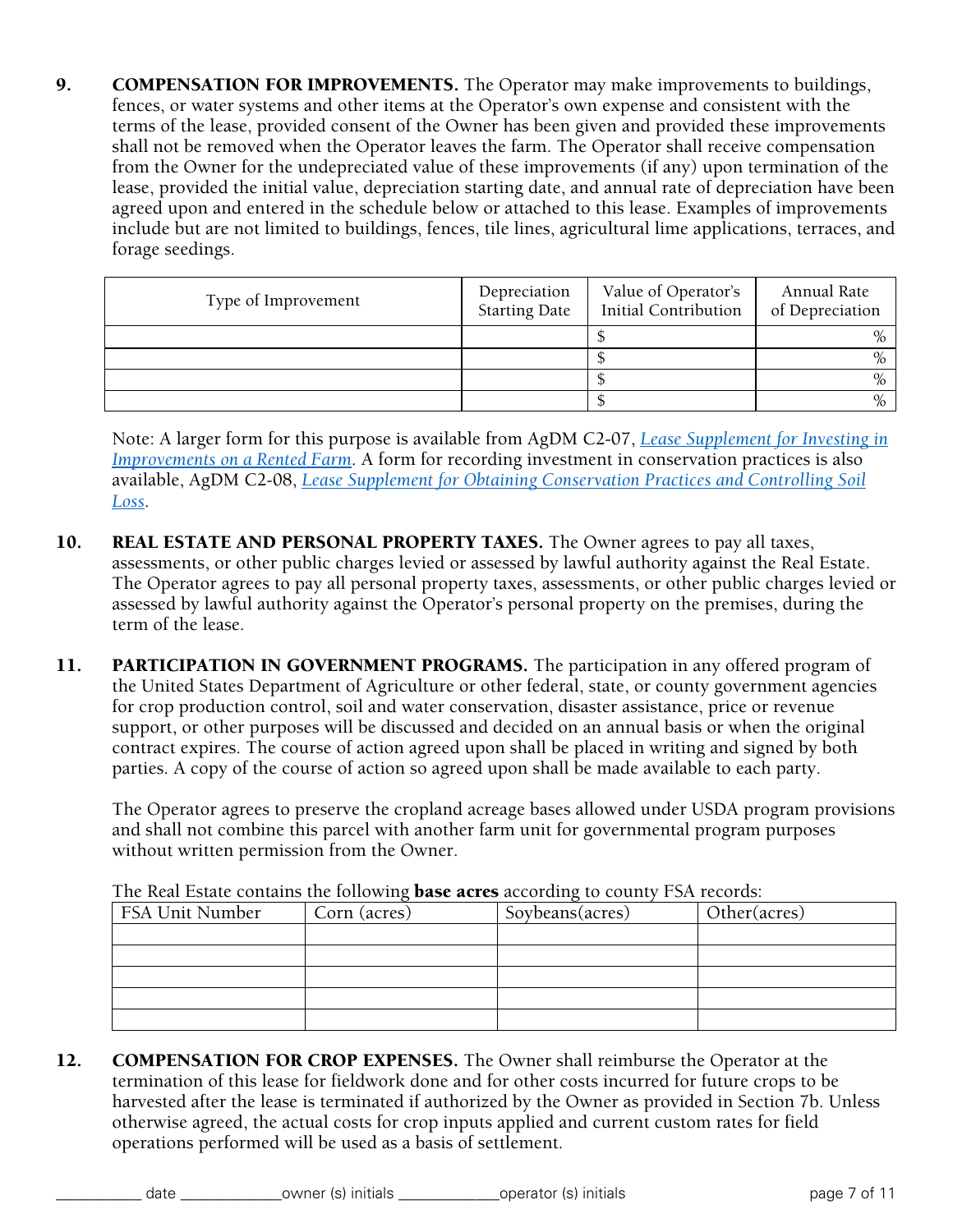- 13. REMOVAL OF PORTABLE EQUIPMENT AND BUILDINGS. The Owner shall not be responsible for property owned by the Operator. The Operator shall have the right to remove from the farm any portable equipment or buildings which the Operator has placed upon the farm at the Operator's expense. Such removal must be done within \_\_\_\_\_\_\_ days following the termination of the lease, unless additional time is granted in writing. If such property is not removed, it shall be considered abandoned and Operator shall claim no further interest in it except by written agreement between the Owner and the Operator.
- 14. WELL AND WATER SYSTEMS. Both parties agree to the following terms relative to the repair and replacement of wells, water lines, well pumps, septic tanks and related equipment:

\_\_\_\_\_\_\_\_\_\_\_\_\_\_\_\_\_\_\_\_\_\_\_\_\_\_\_\_\_\_\_\_\_\_\_\_\_\_\_\_\_\_\_\_\_\_\_\_\_\_\_\_\_\_\_\_\_\_\_\_\_\_\_\_\_\_\_\_\_\_\_\_\_\_\_\_\_\_\_\_\_\_\_\_ \_\_\_\_\_\_\_\_\_\_\_\_\_\_\_\_\_\_\_\_\_\_\_\_\_\_\_\_\_\_\_\_\_\_\_\_\_\_\_\_\_\_\_\_\_\_\_\_\_\_\_\_\_\_\_\_\_\_\_\_\_\_\_\_\_\_\_\_\_\_\_\_\_\_\_\_\_\_\_\_\_\_\_\_ \_\_\_\_\_\_\_\_\_\_\_\_\_\_\_\_\_\_\_\_\_\_\_\_\_\_\_\_\_\_\_\_\_\_\_\_\_\_\_\_\_\_\_\_\_\_\_\_\_\_\_\_\_\_\_\_\_\_\_\_\_\_\_\_\_\_\_\_\_\_\_\_\_\_\_\_\_\_\_\_\_\_\_\_

15. HOUSING. In the event that housing is included in the structures listed in Section 3 of this lease the following operating expenses shall be paid by the party as indicated:

| <u>Expense</u>                  | Paid by (mark one or indicate %) |
|---------------------------------|----------------------------------|
| electricity                     | Operator<br>Owner                |
| telephone                       | Operator<br>Owner                |
| water and sewer                 | Operator<br>Owner                |
| garbage collection              | Operator<br>Owner                |
| gas or heating oil              | Operator<br>Owner                |
| cable or satellite TV reception | Operator<br>Owner                |
| Internet connection             | Operator<br>Owner                |

Minor repairs under \$ \_\_\_\_\_\_\_\_ shall be paid by the Operator. Repairs over this amount shall be made by mutual agreement of the Operator and Owner and paid as follows: \_\_\_\_\_\_\_\_\_\_\_\_\_\_\_\_\_\_\_\_

\_\_\_\_\_\_\_\_\_\_\_\_\_\_\_\_\_\_\_\_\_\_\_\_\_\_\_\_\_\_\_\_\_\_\_\_\_\_\_\_\_\_\_\_\_\_\_\_\_\_\_\_\_\_\_\_\_\_\_\_\_\_\_\_\_\_\_\_\_\_\_\_\_\_\_\_\_\_\_\_\_\_\_\_

- 16. INSURANCE. Both the Operator and Owner will keep their respective property interests reasonably insured against hazards and casualties. In the event of any damage to crops, buildings, or improvements by any natural or man-made disaster, the Operator shall inform the Owner with 48 hours. The Operator shall carry the following types and minimum coverage of insurance:
	- a. Workers' Compensation Insurance (if applicable).
	- b. Comprehensive General Liability with limits of not less than \$ \_\_\_\_\_\_million.
	- c. Automobile Liability Insurance on all owned, non-owned, hired, or leased automotive equipment in conjunction with operations in amounts not less than \$ \_\_\_\_\_\_\_ for bodily injury and \$ for property damage and liability.
- 17. RIGHT OF ENTRY AND INSPECTION. The Owner may enter the real estate at any reasonable time for the purpose of consulting with the Operator, viewing the property, making repairs or improvements, or for other reasonable purposes that do not interfere with the Operator's ability to carry out regular farming operations. Upon properly served notice of termination of the lease and permission of the Operator (provided that such permission shall not be unreasonably withheld), the Owner reserves the right to enter the Real Estate and perform fall tillage, seeding, fertilizing or other customary seasonal operations after the Operator has completed the harvesting of crops.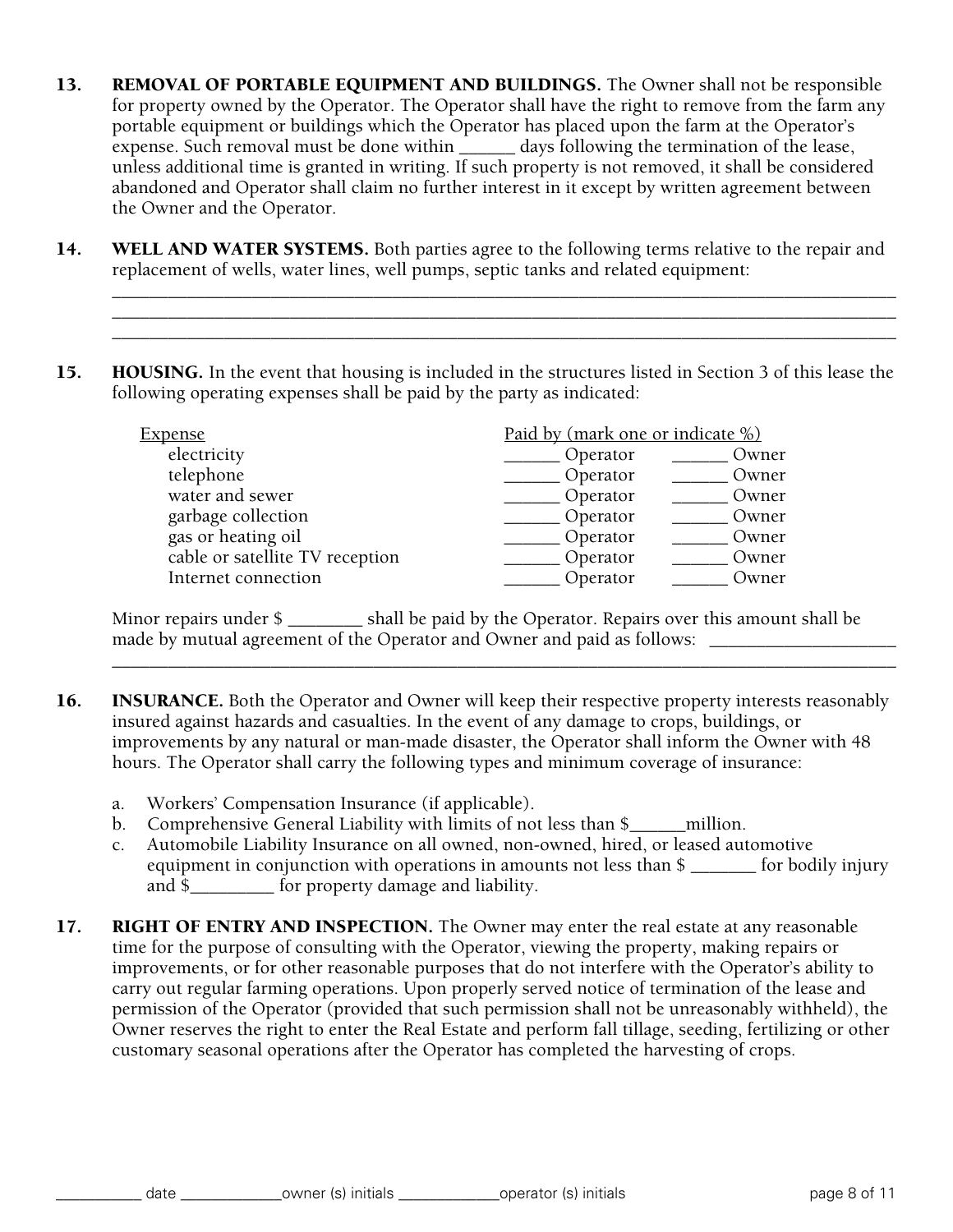18. OWNER'S LIEN AND SECURITY INTEREST. The Operator acknowledges that a statutory Landlord's Lien exists in favor of the Owner. The Operator also grants to the Owner a security interest on, but not limited to, all growing or mature crops on the Real Estate as provided in the Iowa Uniform Commercial Code. The Operator shall sign security agreements and financing statements as requested by the Owner to perfect the Owner's security interests.

At Owner's request, the Operator shall provide the Owner a list of potential buyers for the crops grown on the farm. The Owner may deliver a Notice of Security Interest to those buyers and only those buyers listed. The Operator shall not deliver or sell such crops to any buyer not listed without first obtaining written consent of the Owner.

- 19. TRANSFER OF INTEREST. The Operator agrees not to lease or sublet any part of the Real Estate nor assign this lease to any other person or entity, nor sublease any or all of the property described herein without prior written permission of the Owner. This lease shall be binding upon the heirs, assignees, or successors in interest of both parties. If the Owner should sell or otherwise transfer title to the Real Estate, the Owner will do so subject to the provisions of this lease.
- 20. CHANGES IN LEASE TERMS. The conduct, representation, or statement of either party, by act or omission, shall not be construed as a material alteration of this lease until such provision is reduced to writing and executed by both parties as an addendum to this lease.
- 21. **ARBITRATION.** Any disputes between the Owner and Operator not covered by the terms of this lease may be submitted by either party for arbitration by three disinterested persons, one of whom shall be selected by the Owner, one by the Operator, and a third by the previously named two. If, and when, disputes are submitted, a majority decision of the arbitrators shall be binding upon the parties to the lease.
- 22. ATTORNEY FEES AND COURT COSTS. In the event a judgment is granted to either party as a result of legal action related to the terms of this lease, the payment and discharge of all costs and attorney fees or other expenses incurred to enforce the terms of this lease shall be handled as follows (check appropriate statement):
	- \_\_\_\_\_ Each party shall pay its own attorney fees, legal expenses, and other costs.
	- \_\_\_\_\_ If the Operator is awarded a judgment against the Owner, the Owner shall pay all attorney fees and legal expenses. If the Owner is awarded a judgment against the Operator, the Operator shall pay all attorney fees and legal expenses.
- 23. CONTRACT CONSTRUCTION. Words or phrases herein, including acknowledgment, are construed as in the singular or plural and as the appropriate gender, according to the context.
- 24. NOTICES. Any notice contemplated in this lease shall be made in writing and shall either be delivered in person (with signed acknowledgment of receipt from the intended recipient), or be mailed by certified U.S. mail, return receipt requested, to the last known mailing address. The notice provisions of this section shall not apply to the notice of termination as set forth in Section 2 of this lease agreement.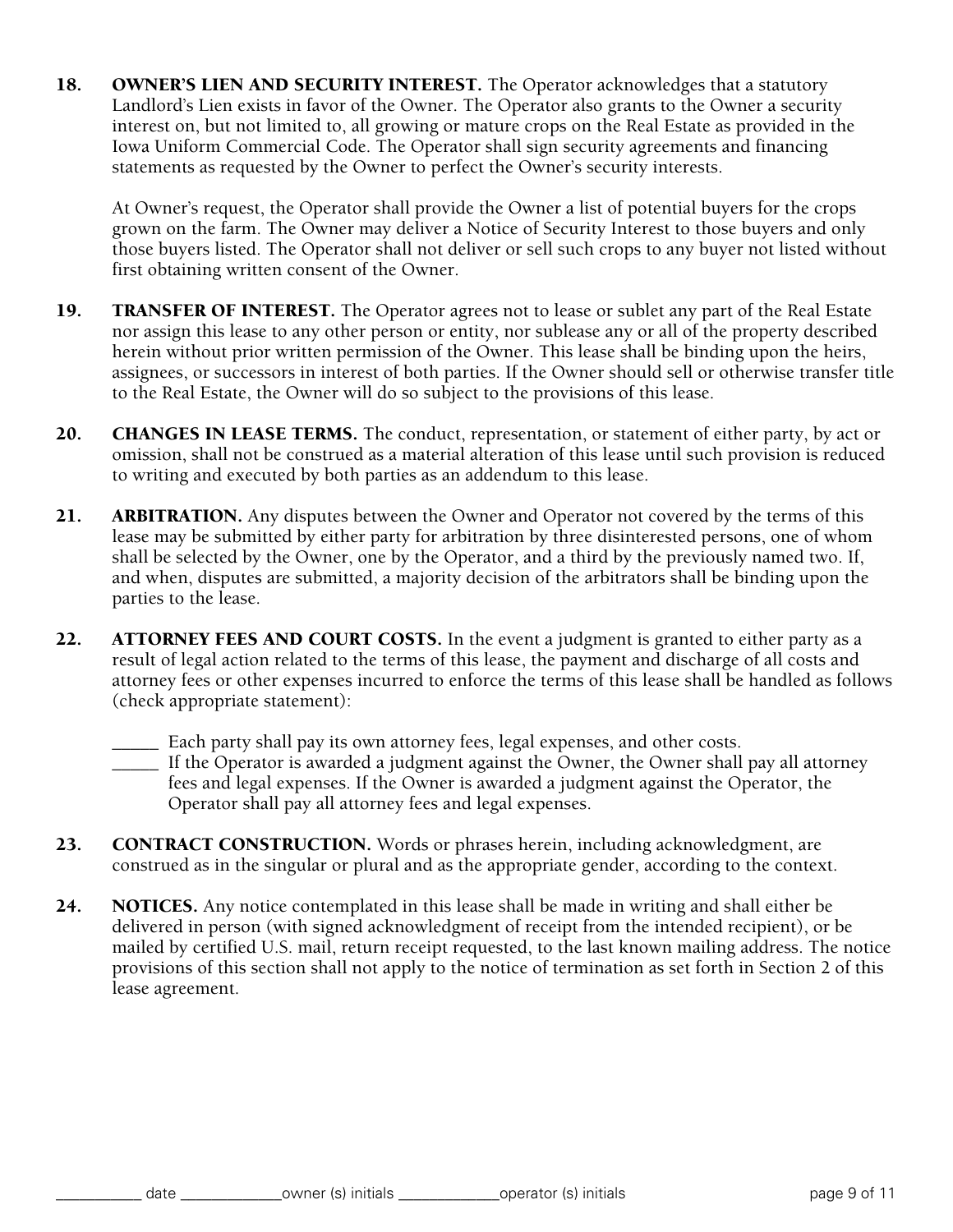25. **INDEMNIFICATION.** The Operator shall take possession of the premises subject to the usual hazards of operating a farm and assume all of the risks of accidents to the Operator and the Operator's family or agents, in pursuance of the farming operation, and in performing repairs or improvements or other actions pursuant to this lease. The Operator agrees to indemnify, defend, and hold harmless the Owner against any liability and/or pay for any and all damages, losses, or expenses incurred by the Owner in connection with leased premises, beyond that covered by insurance due to Operator's negligence or failure to perform the terms of this lease.

The Owner agrees to disclose in writing to the Operator the existence of all known wells, underground storage tanks, hazardous waste sites, and solid waste disposal sites on the Real Estate. These include: \_\_\_\_\_\_\_\_\_\_\_\_\_\_\_\_\_\_\_\_\_\_\_\_\_\_\_\_\_\_\_\_\_\_\_\_\_\_\_\_\_\_\_\_\_\_\_\_\_\_\_\_\_\_\_\_\_\_\_\_\_\_\_\_\_\_\_\_\_\_\_

\_\_\_\_\_\_\_\_\_\_\_\_\_\_\_\_\_\_\_\_\_\_\_\_\_\_\_\_\_\_\_\_\_\_\_\_\_\_\_\_\_\_\_\_\_\_\_\_\_\_\_\_\_\_\_\_\_\_\_\_\_\_\_\_\_\_\_\_\_\_\_\_\_\_\_\_\_\_\_\_\_\_\_\_

\_\_\_\_\_\_\_\_\_\_\_\_\_\_\_\_\_\_\_\_\_\_\_\_\_\_\_\_\_\_\_\_\_\_\_\_\_\_\_\_\_\_\_\_\_\_\_\_\_\_\_\_\_\_\_\_\_\_\_\_\_\_\_\_\_\_\_\_\_\_\_\_\_\_\_\_\_\_\_\_\_\_\_\_ \_\_\_\_\_\_\_\_\_\_\_\_\_\_\_\_\_\_\_\_\_\_\_\_\_\_\_\_\_\_\_\_\_\_\_\_\_\_\_\_\_\_\_\_\_\_\_\_\_\_\_\_\_\_\_\_\_\_\_\_\_\_\_\_\_\_\_\_\_\_\_\_\_\_\_\_\_\_\_\_\_\_\_\_ \_\_\_\_\_\_\_\_\_\_\_\_\_\_\_\_\_\_\_\_\_\_\_\_\_\_\_\_\_\_\_\_\_\_\_\_\_\_\_\_\_\_\_\_\_\_\_\_\_\_\_\_\_\_\_\_\_\_\_\_\_\_\_\_\_\_\_\_\_\_\_\_\_\_\_\_\_\_\_\_\_\_\_\_ \_\_\_\_\_\_\_\_\_\_\_\_\_\_\_\_\_\_\_\_\_\_\_\_\_\_\_\_\_\_\_\_\_\_\_\_\_\_\_\_\_\_\_\_\_\_\_\_\_\_\_\_\_\_\_\_\_\_\_\_\_\_\_\_\_\_\_\_\_\_\_\_\_\_\_\_\_\_\_\_\_\_\_\_

- 26. MINERAL RIGHTS. The Owner reserves all rights to any minerals on or underlying the farm.
- 27. YIELDING POSSESSION. The Operator agrees that on termination of the lease, the Operator will yield possession to the Owner without further demand or notice. The premises shall be in as good order and condition as when same were entered by the Operator. Loss by fire, tornado or other forces beyond Operator's control and ordinary wear and tear are excepted. If the Operator wrongfully withholds possession of the premises after the date of termination, the Operator shall pay to the Owner \$ \_\_\_\_\_\_\_\_ for each day the Operator remains in possession thereafter as liquidated damages.
- 28. NO PARTNERSHIP. It is understood and agreed that this lease shall not be deemed to be nor intended to give rise to a partnership relation.
- 29. **OTHER PROVISIONS.** Other provisions to this lease agreement are listed below: